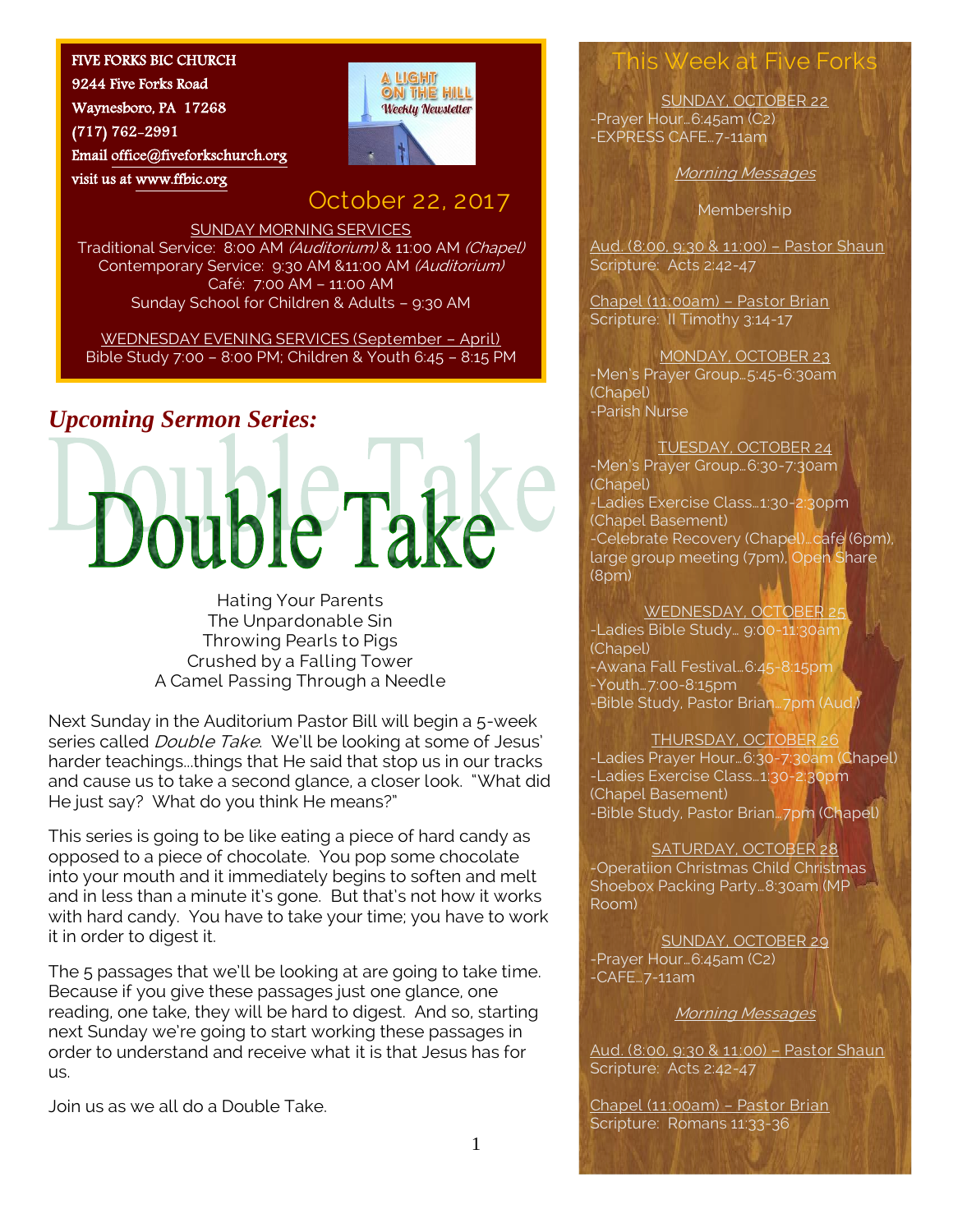# *Calling All Bakers!*



Donations of home-baked goods are needed for our Bake Sale on Saturday, November 4<sup>th</sup>

This year's bake sale proceeds will go toward the fee of shipping all Operation Christmas Child shoeboxes that will be filled at our packing party on Saturday, October 28<sup>th</sup>. .

If you would like to make goodies for our bake sale, please fill out the donation flyer that was placed in your church mailbox and return to Penny Bakner or Cherle Carl's mailbox by Sunday, October 29<sup>th</sup>.

Baked goods may be dropped off on Friday, November  $3^{rd}$  from  $3:00 - 5:00$  at the church.



Join us for a day of fun, fellowship and food!

Note: Spaces for craft tables and yard sale tables are now filled! If you would like to be put on the waiting list, please contact Linda Gift at 717-749-3808

# *Operation Christmas Child…*



On Saturday October 28, at 8:30 am, we will be organizing our traditional Christmas packing of shoe boxes in the MP Room.

With all the shopping completed and many items collected, we all need to come together and prepare these boxes.

This is a great opportunity to be a part of this ministry. Please plan on joining us, making this a fun exciting morning to bring joy to lots of children around the world.

Hope everyone marks his/her calendar for October 28<sup>th</sup> at 8:30. Snacks will be provided!!

### Note:

Pamphlets were placed in your mailbox for those wishing to pack a shoebox on your own.

Please remember this year they have some new rules!

- NO Toothpaste
- NO Candy

Return wrapped shoeboxes to the church by Sunday, November 5th.

Any questions please contact Penny Bakner 717-830-1614.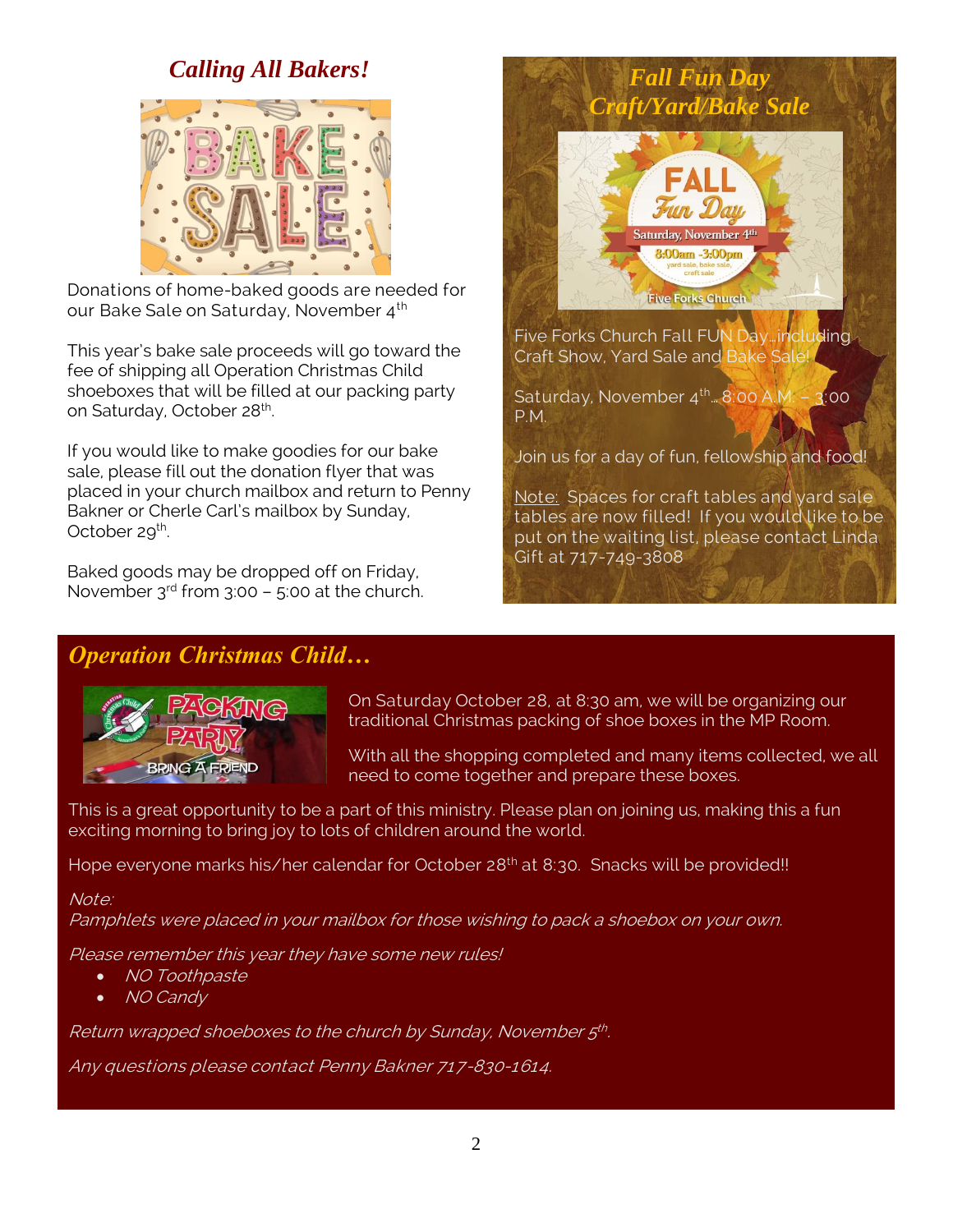

 Bob Baer Bill Flohr Molisa Haugh Kelly Shank



Congratulations to Annual Congratulations to Kayla & Jamison Walch with the birth of their daughter Madison Grace Walck on October 11, 2017.

Congratulations to April & Mark Lininger with the birth of their daughter Elizabeth Joy Lininger on October 13, 2017.



*We express our deepest sympathy to Keith Martin and family with the unexpected passing of his father, Arlin Martin on October 16, 2017.*

*We express our sincere sympathy to the friends of Betty Bingaman who passed away on October 18, 2017.*



A huge Thank You to the two people who placed envelopes in my mailbox. Your kindness and generosity are greatly appreciated. May God bless you for your thoughtfulness! -Odessa (Sis) Statler

### To Our Five Forks Church Family,

Patti and I would like to express our thanks to our church family for the flowers, visits, prayers, and phone calls on my recent trip to the hospital. God Bless You, Ron Strite

### To My Five Forks Church Family,

I want to thank everyone who has been praying and showing their concern for me these past weeks. I really appreciated the phone calls and cards. I enjoyed the bouquet of flowers from the church and Pastor Bill's visit at the hospital. A special thanks to Carolyn and Harley for their discreet manner in which they handled my emergency. It is a blessing to have Christian friends. Love, Cindy Spangler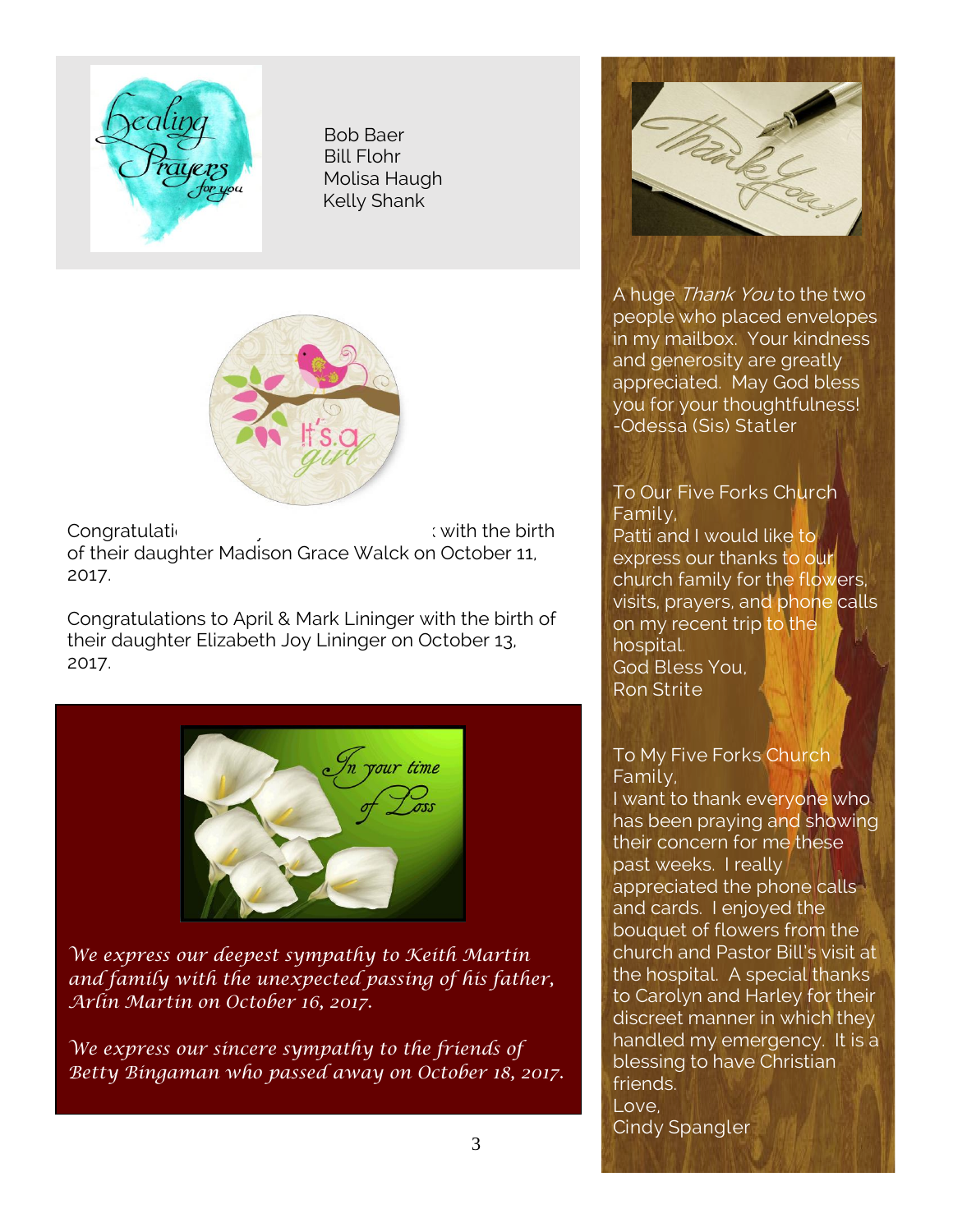

The Presence & Work of the Holy Spirit By R.A.Torrey (E-TOR)

The Five Languages of Apology By Gary Chapman/Jennifer Thomas (F-CHA)

5 Conversations You Must Have With your Daughter By Vicki Courtney (Y-COU)

I Want to Teach my Child About Money By Kathie & Doug Rechkemmer (Y-REC)

I Do Again – Finding a Second Chance at Marriage By Cheryl & Jeff Scruggs (X-SCR)



*An Evening Of Songs And Stories With Peter Furler & Ryan Stevens with Special Guest Austin French*



. .

Saturday, November 18th…7:00pm - Five Forks Church Auditorium (doors open at 6:00pm)

\$15 General Admission \$25 VIP, which includes Premium Seats, Early Access, and Q & A with Artist

Tickets are available now at the Five Forks Church Office and may also be purchased online at

# ATTENDANCE (October 15)

### **Sunday's Worship Total = 683**

Attendance

8:00 Auditorium = 164 9:30 Auditorium = 299 11:00 Auditorium = 157  $11:00$  Chapel = 42 Bible Connection = 16 Nursery  $(9:30 \& 11:00) = 8$ 

### **Total Sunday School = 255**

Adult Education Attendance = 103  $Berean = 9$ Golden Link  $= 36$ Through the Bible  $= 18$ The Christian Family Life Class =  $33$ 8:00AM Café Class = 5 Alpha Omega Discussion = 2 Men's Resolution Class  $= 0$ 

Wednesday Eve. (Oct.  $18$ ) = 292

Food Par Item of the **OCTOE** 

Soup

Place donations in the orange tub in the lower lobby.

### **Operation** Christmas Child " Item of the Month" **OCTOBER**

Games (such as checkers, jacks); A simple bag with which a child can use to carry their items.

Place donations in the designated boxes in the lower and upper lobbies.

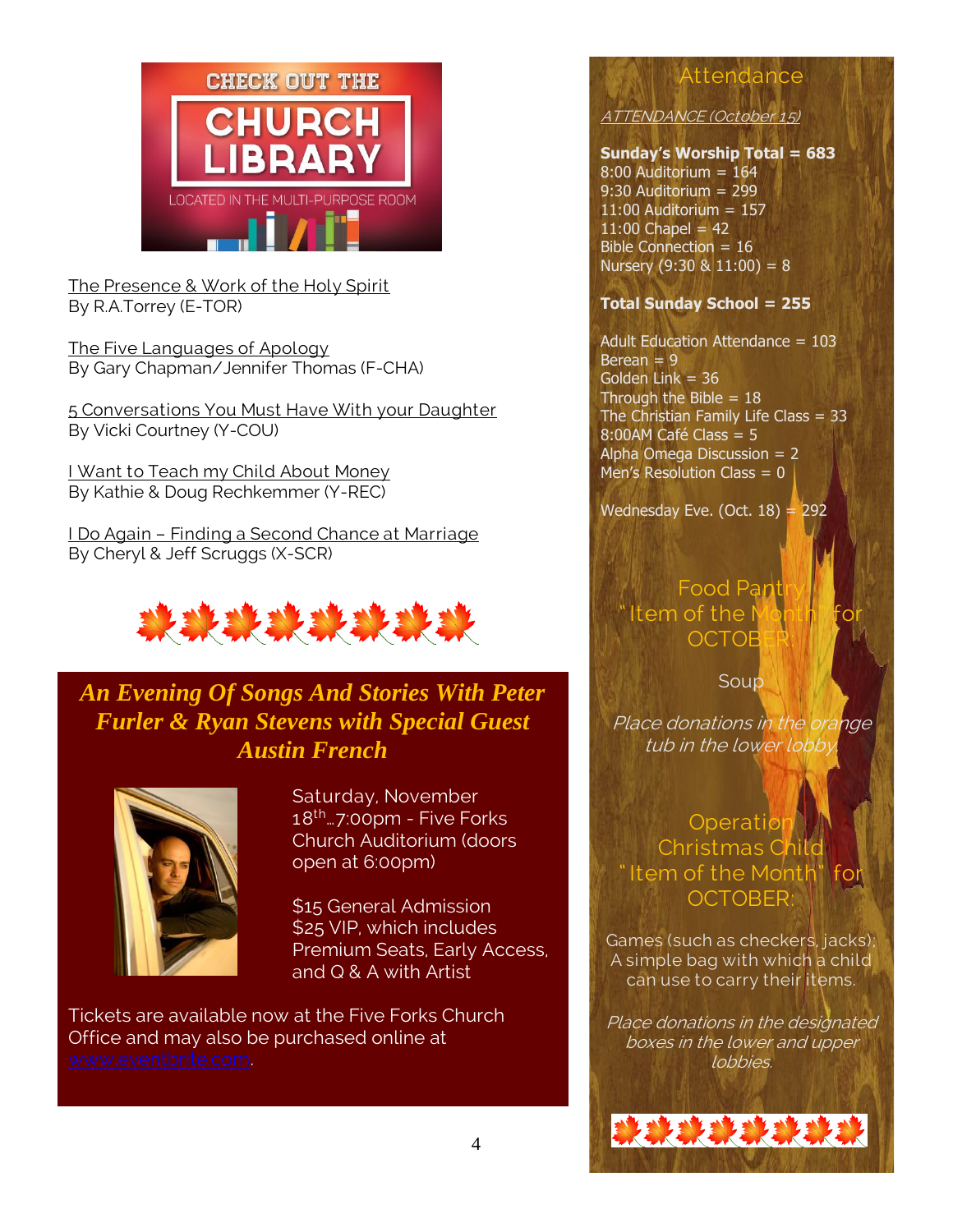

Below is a list of events and activities that the youth are assisting with, participating in or will be invited to be part of:

"You can find more information about our events, including permission slips, on the church website or join us on Facebook; our group name is; Five Forks BIC Youth Group, or see Pastor Shaun.

\*Please be aware that there is extra financial assistance available to any youth that may need it. Do not let money be the reason that you do not participate! (See Pastor Shaun)



The Great Adventure Series – Many people today picture the Christian life as a bunch of rules to follow, it sounds kind of boring and unexciting. And that's such a sad way to think about your faith. Because the truth is, more than anything else, the Christian life is all about going on a Great Adventure with the creator of the universe by your side. And the Bible is filled with stories of ordinary people like you and me who said yes to God's grand adventure. So we'll be kicking off the year talking about this Great

Adventure that you can choose to be a part of as you learn to give your life to Jesus!

<u>Jr. High Barn Party</u> - All Jr. High (6<sup>th</sup> – 8<sup>th</sup> grade) teens are invited to join us for our annual barn party on Friday, October 27th from 7pm - 9pm at the Kipe Farm (10860 Gehr Road Waynesboro, PA). Your parents can drop you off and pick you up at the farm. The evening will be filled with football under the lights, crazy games, delicious food, moonlit hayride, and bonfire. Dress appropriately for the weather and a farm setting. No permission